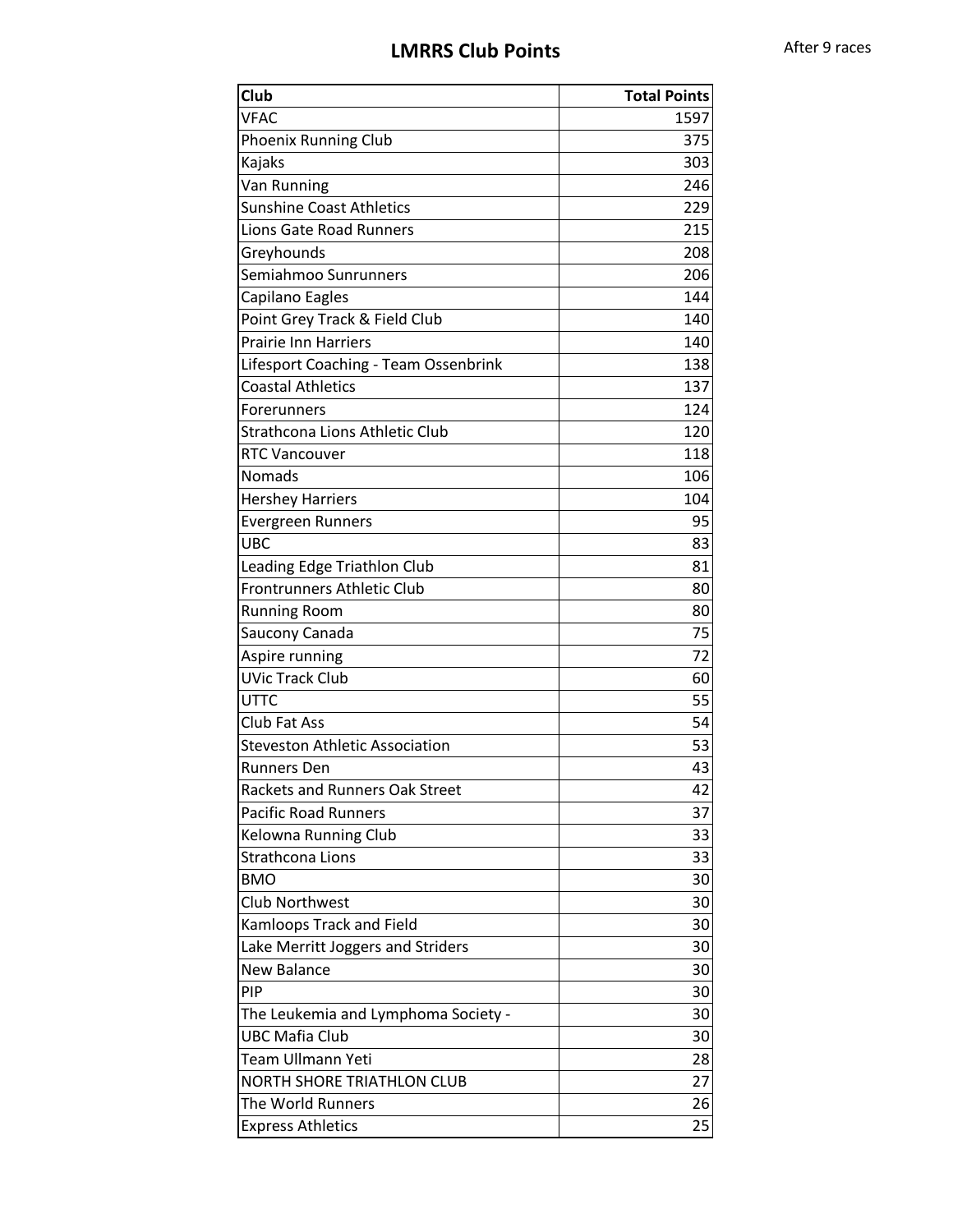## **LMRRS Club Points** After 9 races

| <b>Oceanside Running Club</b><br>25<br>25<br>Oxford City AC (UK)<br><b>Trinity Western University</b><br>25<br>Phoenix<br>24<br>Adidas Canada<br>20<br><b>Bytown walkers</b><br>20<br><b>National Triathlon Center</b><br>20<br>Dark Horse<br>18<br><b>Group Health Global</b><br>18<br>Light and Love Home<br>18<br><b>BMO Vancouver Marathon</b><br>15<br>15<br><b>CURVES</b><br>Pacific Spirit Triathlon Club<br>12<br>Peninsula Runners<br>12<br>5/10 Flow Runners<br>9<br>9<br>Kintec<br>9<br>Roads and Runners Racing<br><b>Broadway Run Club</b><br>6<br>Capernwrayers<br>6<br>Coquitlam Cheetahs<br>6<br>Deerfoot<br>6<br><b>Innovative Fitness</b><br>6<br>SkunkWerks Software<br>6<br>Squamish Titans<br>6<br>6<br>sun run<br>Sunday Caesars soccer team<br>6<br><b>Team Awesome</b><br>6<br><b>Vivo Express</b><br>6<br><b>Boston Bound</b><br>3<br>3<br>Cambie Street Running Room<br>Centered Lifestyle<br>3<br>Deerfoot Athletic Club<br>3<br>3<br>Denman Running Room<br>3<br>Disco Stu<br>3<br>Douglas Park Sun Run Training Program<br>Frontrunners Westshore<br>3<br>3<br><b>Fruit Living</b><br>3<br><b>Get Out There Mag</b><br>3<br><b>Hall Constructors</b><br><b>Hot Chocolate</b><br>3<br>3<br>Longboat Roadrunners<br>Lululemon Robson<br>3<br>3<br>Mattorauma Marathon<br>3<br><b>Mindful Strides</b><br>3<br>Pacific Rim Multisport | <b>Golden Ears Athletics</b> | 25 |
|----------------------------------------------------------------------------------------------------------------------------------------------------------------------------------------------------------------------------------------------------------------------------------------------------------------------------------------------------------------------------------------------------------------------------------------------------------------------------------------------------------------------------------------------------------------------------------------------------------------------------------------------------------------------------------------------------------------------------------------------------------------------------------------------------------------------------------------------------------------------------------------------------------------------------------------------------------------------------------------------------------------------------------------------------------------------------------------------------------------------------------------------------------------------------------------------------------------------------------------------------------------------------------------------------------------------------------------------------------------|------------------------------|----|
|                                                                                                                                                                                                                                                                                                                                                                                                                                                                                                                                                                                                                                                                                                                                                                                                                                                                                                                                                                                                                                                                                                                                                                                                                                                                                                                                                                |                              |    |
|                                                                                                                                                                                                                                                                                                                                                                                                                                                                                                                                                                                                                                                                                                                                                                                                                                                                                                                                                                                                                                                                                                                                                                                                                                                                                                                                                                |                              |    |
|                                                                                                                                                                                                                                                                                                                                                                                                                                                                                                                                                                                                                                                                                                                                                                                                                                                                                                                                                                                                                                                                                                                                                                                                                                                                                                                                                                |                              |    |
|                                                                                                                                                                                                                                                                                                                                                                                                                                                                                                                                                                                                                                                                                                                                                                                                                                                                                                                                                                                                                                                                                                                                                                                                                                                                                                                                                                |                              |    |
|                                                                                                                                                                                                                                                                                                                                                                                                                                                                                                                                                                                                                                                                                                                                                                                                                                                                                                                                                                                                                                                                                                                                                                                                                                                                                                                                                                |                              |    |
|                                                                                                                                                                                                                                                                                                                                                                                                                                                                                                                                                                                                                                                                                                                                                                                                                                                                                                                                                                                                                                                                                                                                                                                                                                                                                                                                                                |                              |    |
|                                                                                                                                                                                                                                                                                                                                                                                                                                                                                                                                                                                                                                                                                                                                                                                                                                                                                                                                                                                                                                                                                                                                                                                                                                                                                                                                                                |                              |    |
|                                                                                                                                                                                                                                                                                                                                                                                                                                                                                                                                                                                                                                                                                                                                                                                                                                                                                                                                                                                                                                                                                                                                                                                                                                                                                                                                                                |                              |    |
|                                                                                                                                                                                                                                                                                                                                                                                                                                                                                                                                                                                                                                                                                                                                                                                                                                                                                                                                                                                                                                                                                                                                                                                                                                                                                                                                                                |                              |    |
|                                                                                                                                                                                                                                                                                                                                                                                                                                                                                                                                                                                                                                                                                                                                                                                                                                                                                                                                                                                                                                                                                                                                                                                                                                                                                                                                                                |                              |    |
|                                                                                                                                                                                                                                                                                                                                                                                                                                                                                                                                                                                                                                                                                                                                                                                                                                                                                                                                                                                                                                                                                                                                                                                                                                                                                                                                                                |                              |    |
|                                                                                                                                                                                                                                                                                                                                                                                                                                                                                                                                                                                                                                                                                                                                                                                                                                                                                                                                                                                                                                                                                                                                                                                                                                                                                                                                                                |                              |    |
|                                                                                                                                                                                                                                                                                                                                                                                                                                                                                                                                                                                                                                                                                                                                                                                                                                                                                                                                                                                                                                                                                                                                                                                                                                                                                                                                                                |                              |    |
|                                                                                                                                                                                                                                                                                                                                                                                                                                                                                                                                                                                                                                                                                                                                                                                                                                                                                                                                                                                                                                                                                                                                                                                                                                                                                                                                                                |                              |    |
|                                                                                                                                                                                                                                                                                                                                                                                                                                                                                                                                                                                                                                                                                                                                                                                                                                                                                                                                                                                                                                                                                                                                                                                                                                                                                                                                                                |                              |    |
|                                                                                                                                                                                                                                                                                                                                                                                                                                                                                                                                                                                                                                                                                                                                                                                                                                                                                                                                                                                                                                                                                                                                                                                                                                                                                                                                                                |                              |    |
|                                                                                                                                                                                                                                                                                                                                                                                                                                                                                                                                                                                                                                                                                                                                                                                                                                                                                                                                                                                                                                                                                                                                                                                                                                                                                                                                                                |                              |    |
|                                                                                                                                                                                                                                                                                                                                                                                                                                                                                                                                                                                                                                                                                                                                                                                                                                                                                                                                                                                                                                                                                                                                                                                                                                                                                                                                                                |                              |    |
|                                                                                                                                                                                                                                                                                                                                                                                                                                                                                                                                                                                                                                                                                                                                                                                                                                                                                                                                                                                                                                                                                                                                                                                                                                                                                                                                                                |                              |    |
|                                                                                                                                                                                                                                                                                                                                                                                                                                                                                                                                                                                                                                                                                                                                                                                                                                                                                                                                                                                                                                                                                                                                                                                                                                                                                                                                                                |                              |    |
|                                                                                                                                                                                                                                                                                                                                                                                                                                                                                                                                                                                                                                                                                                                                                                                                                                                                                                                                                                                                                                                                                                                                                                                                                                                                                                                                                                |                              |    |
|                                                                                                                                                                                                                                                                                                                                                                                                                                                                                                                                                                                                                                                                                                                                                                                                                                                                                                                                                                                                                                                                                                                                                                                                                                                                                                                                                                |                              |    |
|                                                                                                                                                                                                                                                                                                                                                                                                                                                                                                                                                                                                                                                                                                                                                                                                                                                                                                                                                                                                                                                                                                                                                                                                                                                                                                                                                                |                              |    |
|                                                                                                                                                                                                                                                                                                                                                                                                                                                                                                                                                                                                                                                                                                                                                                                                                                                                                                                                                                                                                                                                                                                                                                                                                                                                                                                                                                |                              |    |
|                                                                                                                                                                                                                                                                                                                                                                                                                                                                                                                                                                                                                                                                                                                                                                                                                                                                                                                                                                                                                                                                                                                                                                                                                                                                                                                                                                |                              |    |
|                                                                                                                                                                                                                                                                                                                                                                                                                                                                                                                                                                                                                                                                                                                                                                                                                                                                                                                                                                                                                                                                                                                                                                                                                                                                                                                                                                |                              |    |
|                                                                                                                                                                                                                                                                                                                                                                                                                                                                                                                                                                                                                                                                                                                                                                                                                                                                                                                                                                                                                                                                                                                                                                                                                                                                                                                                                                |                              |    |
|                                                                                                                                                                                                                                                                                                                                                                                                                                                                                                                                                                                                                                                                                                                                                                                                                                                                                                                                                                                                                                                                                                                                                                                                                                                                                                                                                                |                              |    |
|                                                                                                                                                                                                                                                                                                                                                                                                                                                                                                                                                                                                                                                                                                                                                                                                                                                                                                                                                                                                                                                                                                                                                                                                                                                                                                                                                                |                              |    |
|                                                                                                                                                                                                                                                                                                                                                                                                                                                                                                                                                                                                                                                                                                                                                                                                                                                                                                                                                                                                                                                                                                                                                                                                                                                                                                                                                                |                              |    |
|                                                                                                                                                                                                                                                                                                                                                                                                                                                                                                                                                                                                                                                                                                                                                                                                                                                                                                                                                                                                                                                                                                                                                                                                                                                                                                                                                                |                              |    |
|                                                                                                                                                                                                                                                                                                                                                                                                                                                                                                                                                                                                                                                                                                                                                                                                                                                                                                                                                                                                                                                                                                                                                                                                                                                                                                                                                                |                              |    |
|                                                                                                                                                                                                                                                                                                                                                                                                                                                                                                                                                                                                                                                                                                                                                                                                                                                                                                                                                                                                                                                                                                                                                                                                                                                                                                                                                                |                              |    |
|                                                                                                                                                                                                                                                                                                                                                                                                                                                                                                                                                                                                                                                                                                                                                                                                                                                                                                                                                                                                                                                                                                                                                                                                                                                                                                                                                                |                              |    |
|                                                                                                                                                                                                                                                                                                                                                                                                                                                                                                                                                                                                                                                                                                                                                                                                                                                                                                                                                                                                                                                                                                                                                                                                                                                                                                                                                                |                              |    |
|                                                                                                                                                                                                                                                                                                                                                                                                                                                                                                                                                                                                                                                                                                                                                                                                                                                                                                                                                                                                                                                                                                                                                                                                                                                                                                                                                                |                              |    |
|                                                                                                                                                                                                                                                                                                                                                                                                                                                                                                                                                                                                                                                                                                                                                                                                                                                                                                                                                                                                                                                                                                                                                                                                                                                                                                                                                                |                              |    |
|                                                                                                                                                                                                                                                                                                                                                                                                                                                                                                                                                                                                                                                                                                                                                                                                                                                                                                                                                                                                                                                                                                                                                                                                                                                                                                                                                                |                              |    |
|                                                                                                                                                                                                                                                                                                                                                                                                                                                                                                                                                                                                                                                                                                                                                                                                                                                                                                                                                                                                                                                                                                                                                                                                                                                                                                                                                                |                              |    |
|                                                                                                                                                                                                                                                                                                                                                                                                                                                                                                                                                                                                                                                                                                                                                                                                                                                                                                                                                                                                                                                                                                                                                                                                                                                                                                                                                                |                              |    |
|                                                                                                                                                                                                                                                                                                                                                                                                                                                                                                                                                                                                                                                                                                                                                                                                                                                                                                                                                                                                                                                                                                                                                                                                                                                                                                                                                                |                              |    |
|                                                                                                                                                                                                                                                                                                                                                                                                                                                                                                                                                                                                                                                                                                                                                                                                                                                                                                                                                                                                                                                                                                                                                                                                                                                                                                                                                                |                              |    |
|                                                                                                                                                                                                                                                                                                                                                                                                                                                                                                                                                                                                                                                                                                                                                                                                                                                                                                                                                                                                                                                                                                                                                                                                                                                                                                                                                                |                              |    |
|                                                                                                                                                                                                                                                                                                                                                                                                                                                                                                                                                                                                                                                                                                                                                                                                                                                                                                                                                                                                                                                                                                                                                                                                                                                                                                                                                                |                              |    |
|                                                                                                                                                                                                                                                                                                                                                                                                                                                                                                                                                                                                                                                                                                                                                                                                                                                                                                                                                                                                                                                                                                                                                                                                                                                                                                                                                                |                              |    |
|                                                                                                                                                                                                                                                                                                                                                                                                                                                                                                                                                                                                                                                                                                                                                                                                                                                                                                                                                                                                                                                                                                                                                                                                                                                                                                                                                                | PRIMAL PERFORMANCE           | 3  |